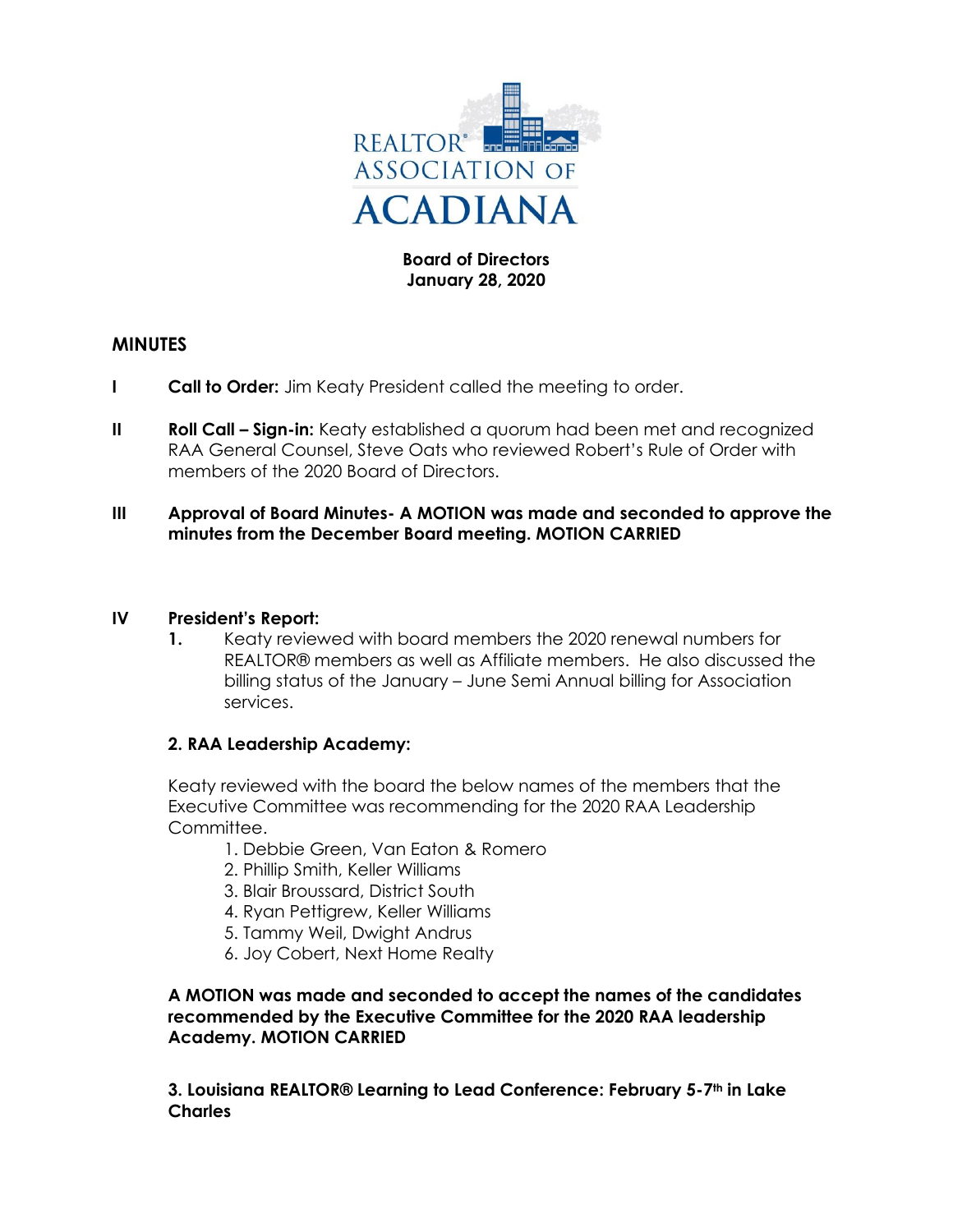Keaty discussed with board members the upcoming Louisiana REALTOR® Learning to Lead conference and a travel stiped to allow RAA board members the opportunity to attend the conference and take part in the governance portion of the event*.*

**A MOTION was made and seconded to reimburse travel expenses for 2020 Board members for the registration cost for the Learning to LEAD conference, onenights stay at the Golden Nugget and mileage. The emphasis being that board members will arrive early on Thursday, February 6th and attend Mary Jane Walsh presentation at 9:30am and stay for the remainder of the day and spend the night on the 6th at the conference hotel. MOTION CARRIED**

### **4. AHBA Partnership for Annual Homeshow, March 7-8th Cajundome**

Keaty discussed RAA was once again approached by the AHBA to be a presenting sponsor for the AHBA Home & Design Show.

## **A MOTION was made and seconded to become a presenting sponsor for the AHBA Annual Homeshow at a cost of \$3,000. MOTION CARRIED**

**5. NAR By-Law Change:** Holliday stated NAR had made a recent by-law change to move the Code of Ethics requirements for REALTOR® members from every 2 years to a 3-year cycle. As such this becomes a NAR mandated by-law change RAA must adopt and place within our bylaws. Since it is mandated by NAR the board of directors can approve and it does not require a vote of the entire RAA membership.

**A MOTION was made and seconded to adopt the NAR by-law change as it related to the Code of Ethics requirements for all RAA REALTOR® members. MOTION CARRIED**

### **V Treasurer's Report:**

Reid Smith updated the board on the current membership statistics and updated all board members on the board's policy to make personal phone calls to all new members and referred them to the January call sheet. Smith stated the Prudential account as of December 31st was \$1,251,092.29. He reviewed the year-end figures for 2019 and provided board members an update on the purchase of 234 Rue Beauregard.

# **A MOTION was made and seconded to accept the Treasurer's report as presented. MOTION CARRIED**

## **He also reported on the Executive Committee's recommendations for open positions on the 2020 Budget & Finance Committee listed below.**

- 1. Merrie Chris Leger ( 3 year term)
- 2. Hubert Gauthier ( 3 year term)
- 3. Charles Ditch ( 3 year term)
- 4. Connie Gardiner ( 2 year term)
- 5. Jeremy Clostio ( 1 year term)